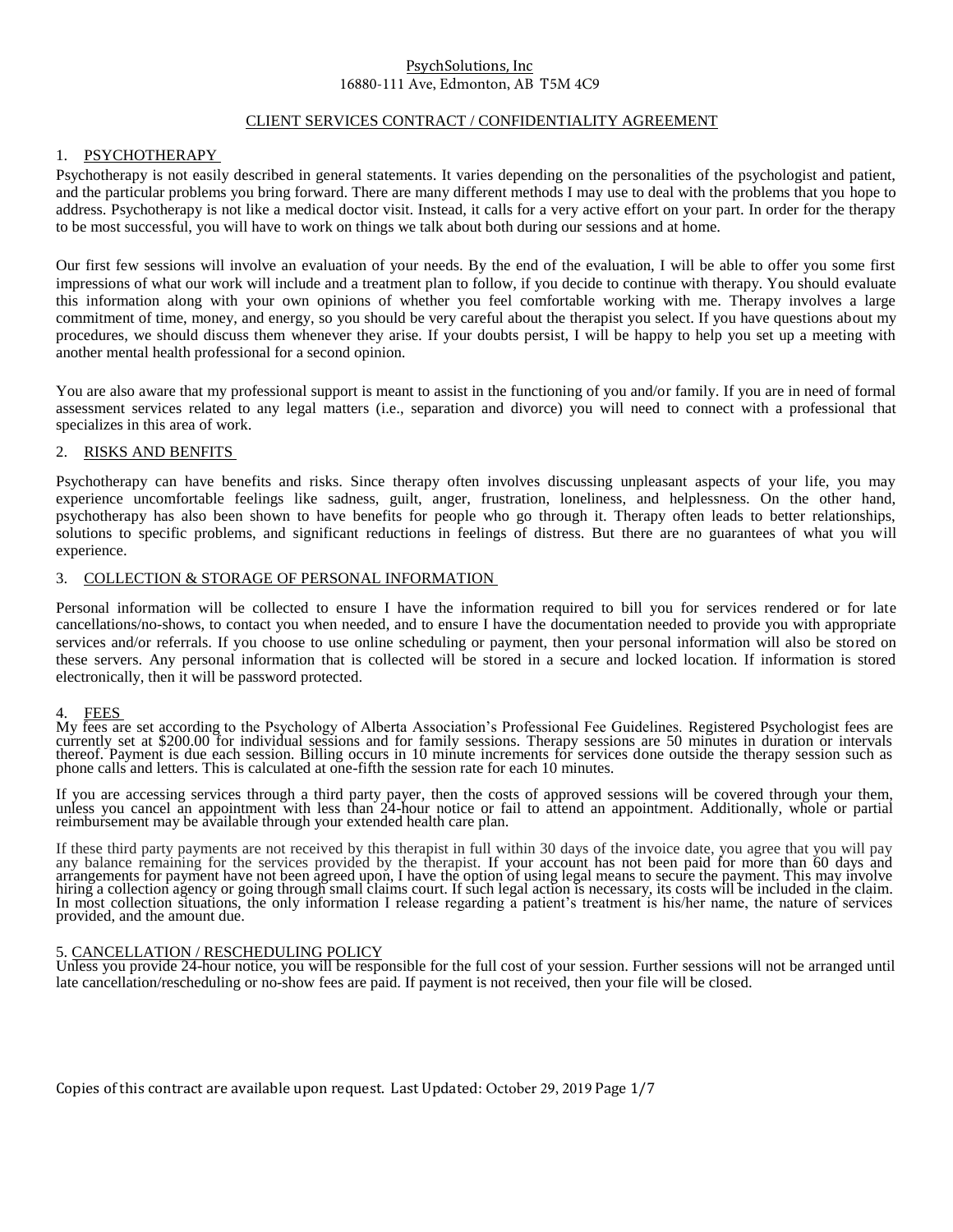### 6. CONFIDENTIALITY & LIMITS

- $\Box$  As a psychologist, I am registered with the College of Alberta Psychologists (CAP), a professional association, and I am bound by their professional Code of Ethics.
- As a social worker, I am registered with the Alberta College of Social Workers, a professional association, and I am bound by  $\Box$ their professional Code of Ethics.

Your information will be strictly confidential and no information will be released without your knowledge and written consent with respect to the following exceptions:

- If there is a concern that you are at risk of harming or killing yourself or someone else,
- Cases of suspected child neglect or abuse,
- If I receive a subpoena or summons from the courts or Workers Compensation Board,
- If you arrive under the influence of alcohol or drugs and you insist on driving (and refuse alternate arrangements),
- If a medical emergency arises,
- Third Party Payment and Insurance companies are given information that they request regarding services to clients. Information which may be requested includes type of services, dates/times of services, diagnosis, treatment plan, description of impairment, progress of therapy, case notes and summaries.
- In the event of a client's death, the spouse or parents of a deceased client may have a right to access their child's or spouse's records.
- Professional misconduct by a health care professional must be reported by other health care professionals. In cases in which a professional or legal disciplinary meeting is being held regarding the health care professional's actions related records may be released in order to substantiate disciplinary concerns.
- When fees for services are not paid in a timely manner, collection agencies may be utilized in collecting unpaid debts. The specific content of the services (e.g. diagnosis, treatment plan, case notes, testing) is not disclosed. If a debt remains unpaid it may be reported to credit agencies and the client's report may state the amount owed, time frame and the name of the office. I may occasionally find it helpful to consult other professionals about a case.
- I may occasionally find it helpful to consult other professionals about a case. During a consultation, I make every effort to avoid revealing the identity of my client(s). I am also legally bound to keep the information confidential. If you don't object, I will not tell you about these consultations unless I feel that it is important to our work together.

As an added measure to protect client privacy, I also make it a policy to not approach clients while in a public setting. Clients, however, are welcome to approach me if they would like to exchange greetings. It is understood that if I inadvertently violate the client's privacy or confidentiality, then I will notify the client as soon as the breach is noticed.

# 7. EMERGENCY CONTACTS / COMMUNITY CHAMPION

\_\_\_\_\_\_\_\_\_\_\_\_\_\_\_\_\_\_\_\_\_\_\_\_\_\_\_\_\_\_\_\_\_\_\_\_\_

\_\_\_\_\_\_\_\_\_\_\_\_\_\_\_\_\_\_\_\_\_\_\_\_\_\_\_\_\_\_\_\_\_\_\_\_\_

| Emergency Contact: (Name/Role):                                                         | (Phone): |  |
|-----------------------------------------------------------------------------------------|----------|--|
| Emergency Contact: (Name/Role):                                                         | (Phone): |  |
| The above emergency contact person(s) will be contacted under the following conditions: |          |  |
|                                                                                         |          |  |

Role of the emergency contact / community champion will be to: provide client history, monitor mood and behavior, assist with treatment planning and coordination, provide additional means of contacting client if connection lost, provide onsite technical assistance if using telepsychology, provide support to client during emergency situations.

\_\_\_\_\_\_\_\_\_\_\_\_\_\_\_\_\_\_\_\_\_\_\_\_\_\_\_\_\_\_\_\_\_\_\_\_\_\_\_\_\_\_\_\_\_\_\_\_\_\_\_\_\_\_\_\_\_\_\_\_\_\_\_\_\_\_\_\_\_\_\_\_\_\_\_\_\_\_\_\_\_\_\_\_\_\_\_\_\_\_\_\_\_\_\_\_\_\_\_\_\_\_\_\_\_\_\_\_

Copies of this contract are available upon request. Last Updated: October 29, 2019 Page 2/7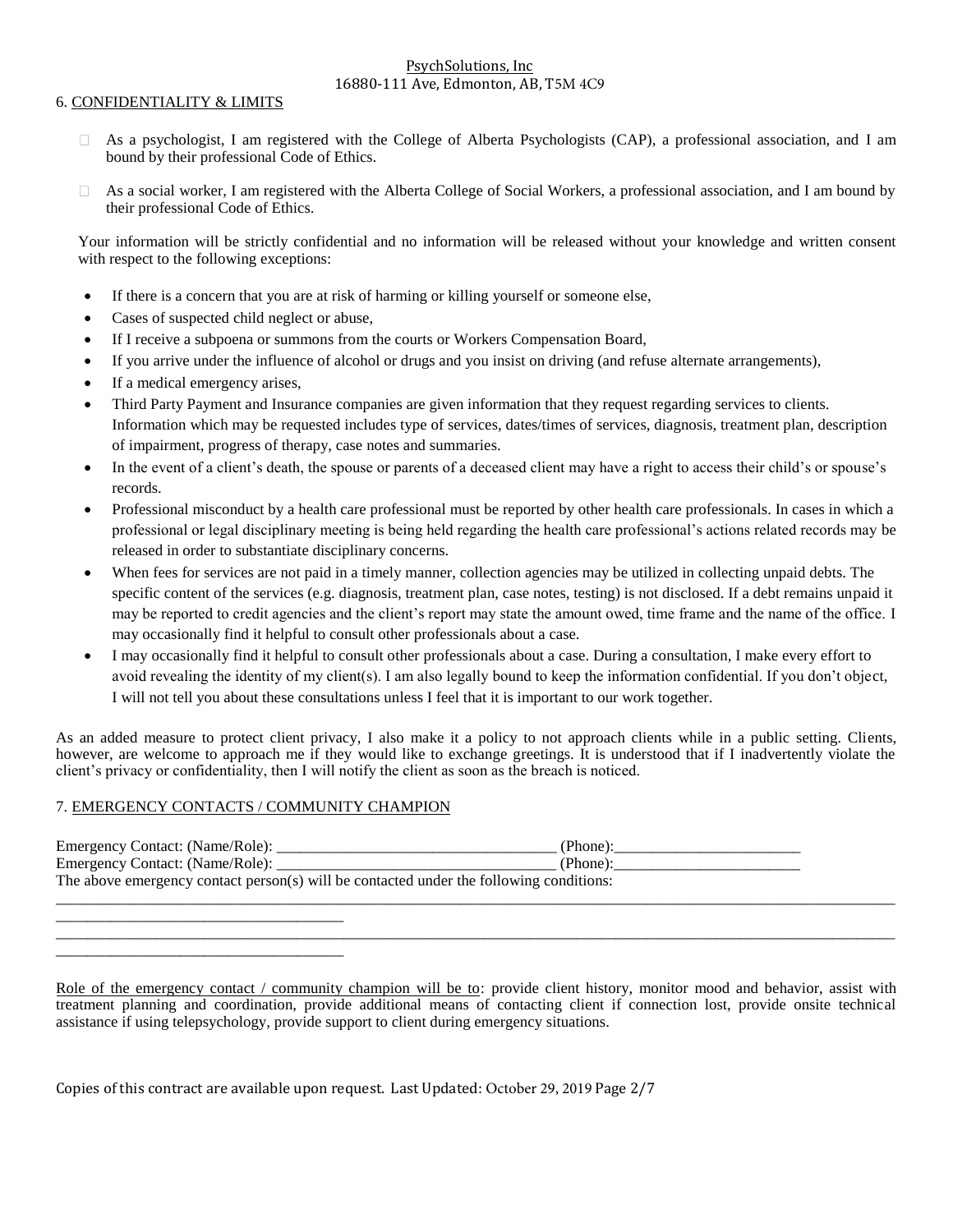## 8. TECHNOLOGY & POLICIES

Electronic communication should be used only for the purposes of scheduling or sharing of non- confidential information. All electronic communication may be considered as part of your clinical file and legal record. Although there are some potential benefits to communicating through email or text, such as increased accessibility and client convenience, you understand that the security and confidentiality of electronic communication cannot be guaranteed. You understand that some risks of electronic communication may not yet be known.

If you use these methods to communicate with me there is a reasonable chance that a third party may be able to intercept and eavesdrop on those messages. The kinds of parties that may intercept these messages include, but are not limited to:

- People in your home or other environments who can access your phone, computer, or other devices that you use to read and write messages.
- Your employer, if you use your work email to communicate with me.
- Third parties on the Internet such as server administrators and others who monitor Internet traffic.

You also understand that my time spent reading and replying to the information you send me will be charged to your account. Additionally, electronic communication is also not appropriate for emergency-based services. If you are in crisis, you understand that you will need to contact community emergency programs. If there is confidential information to be shared, please share this information by phone or in person. If after discussing the above risks and benefits, you would still like to communicate with me via non-secure electronic means, then please sign the consent for transmission of protected health information by non-secure means below.

## 9. REPONSE TIME

I may not be able to respond to your messages and calls immediately. For voicemails and other messages, you can expect a response within 48 hours (weekends are excepted from this timeframe.) I may occasionally reply more quickly than that or on weekends, but please be aware that this will not always be possible. Be aware that there may be times when I am unable to receive or respond to messages, such as when out of cellular range or out of town. To ensure your safety, however, if you do not respond to my email or telephone call within 48 hours, then I may use my discretion to contact your champion or emergency contact to ensure you are safe.

## 10. TERMINATION OF THERAPY

Both you, as the client, and I, as the therapist, reserve the right to terminate therapy at any time at our own respective discretions. Reasons for termination by me may include, but are not limited to, untimely payment of fees, conflicts of interest, if your needs are outside of my scope of competence or practice, or the unauthorized use of any recording device with the signed consent of both myself and you the client. Upon either party's decision to terminate therapy, I will generally recommend that you participate in one termination session which is intended to facilitate a positive termination experience and give both of us an opportunity to reflect on the work and future steps to be taken.

Copies of this contract are available upon request. Last Updated: October 29, 2019 Page 3/7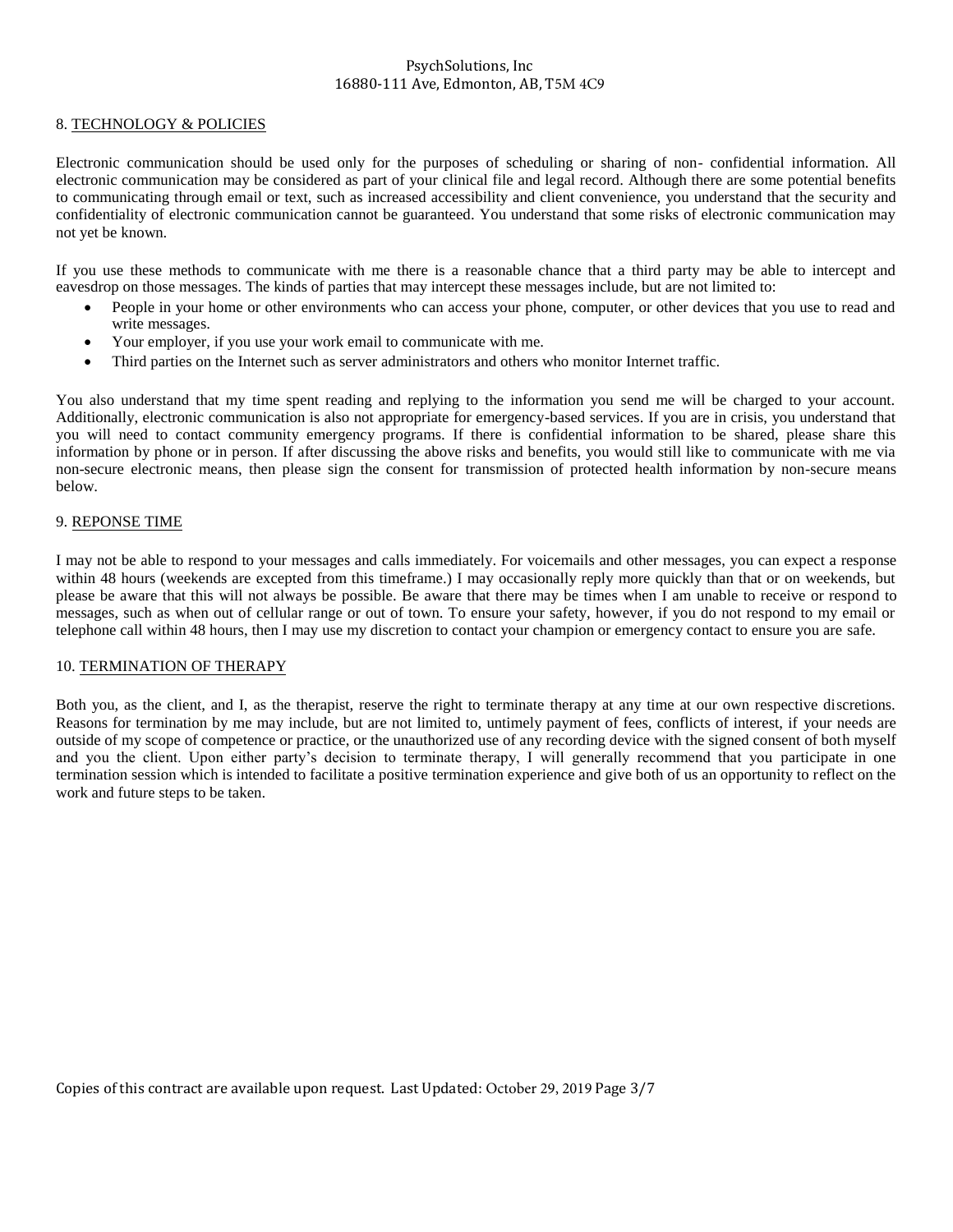| I/We                                                                                          | understand that services are being sought for myself/ourselves are for the |      |  |  |
|-----------------------------------------------------------------------------------------------|----------------------------------------------------------------------------|------|--|--|
| purposes of therapy and not for litigation/court purposes. This service is to be conducted by |                                                                            |      |  |  |
|                                                                                               | , Registered Psychologist / Social Worker (Registration #                  | 1 am |  |  |

aware that this therapist is registered with the:

- o College of Alberta Psychologists. (CAP)
- o Alberta College of Social Workers (ACSW)

I / We have read and understand the contents of this Client Services Contract and Confidentiality Agreement and voluntarily consent to the counseling and/or play therapy/assessment for the child named above terms and to the agreements set out in this contract. I understand that the use of any recording devices without the signed consent of both myself and the psychologist is prohibited. Any violation may result in the termination of the services. My/Our questions have been answered to my/our satisfaction in language that I/we understand.

Purpose(s) of Engaging the Therapist

As of this date, it has been agreed that, the above therapist will render the following servies checked below.

- Parent Consultation
- \_\_ Individual Counselling
- \_\_ Family Counselling
- $\Box$  Other:

By signing below, you are agreeing to the above and declare that at the time of your signing, all blanks were filled in.

| Client's Signature:    | Date: |  |
|------------------------|-------|--|
| Client's Signature:    | Date: |  |
| Therapist's Name:      |       |  |
| Therapist's Signature: | Date: |  |

# CONSENT FOR TRANSMISSIONOFPROTECTED HEALTH INFORMATION BY NON-SECURE MEANS.

I consent to allow to use unsecured email and mobile phone text messaging to transmit to me the following protected health information:

- Information related to the scheduling of meetings or other appointments.
- Information related to billing and payment.
- Requested letters and/or Confirmation of attendance.

I have been informed of the risks, including but not limited to my confidentiality in treatment, of transmitting my protected health information by unsecured means. I understand that I am not required to sign this agreement in order to receive treatment. I also understand that I may terminate this consent at any time. \_\_\_\_\_\_\_\_\_\_\_\_\_\_\_\_\_\_\_\_\_\_\_\_\_\_\_\_\_\_\_\_(Client Signature).

CONSENT FOR E-NEWSLETTER: I also consent to have my email address added to the e-newsletter "Updates & Resources from

PsychSolutions" I understand I can unsubscribe at any time without prejudice or penalty.

\_\_\_\_\_\_\_\_\_\_\_\_\_\_\_\_\_\_\_\_\_\_\_\_\_\_\_\_\_\_\_\_\_\_\_\_ (Client Signature)

Copies of this contract are available upon request. Last Updated: October 29, 2019 Page 4/7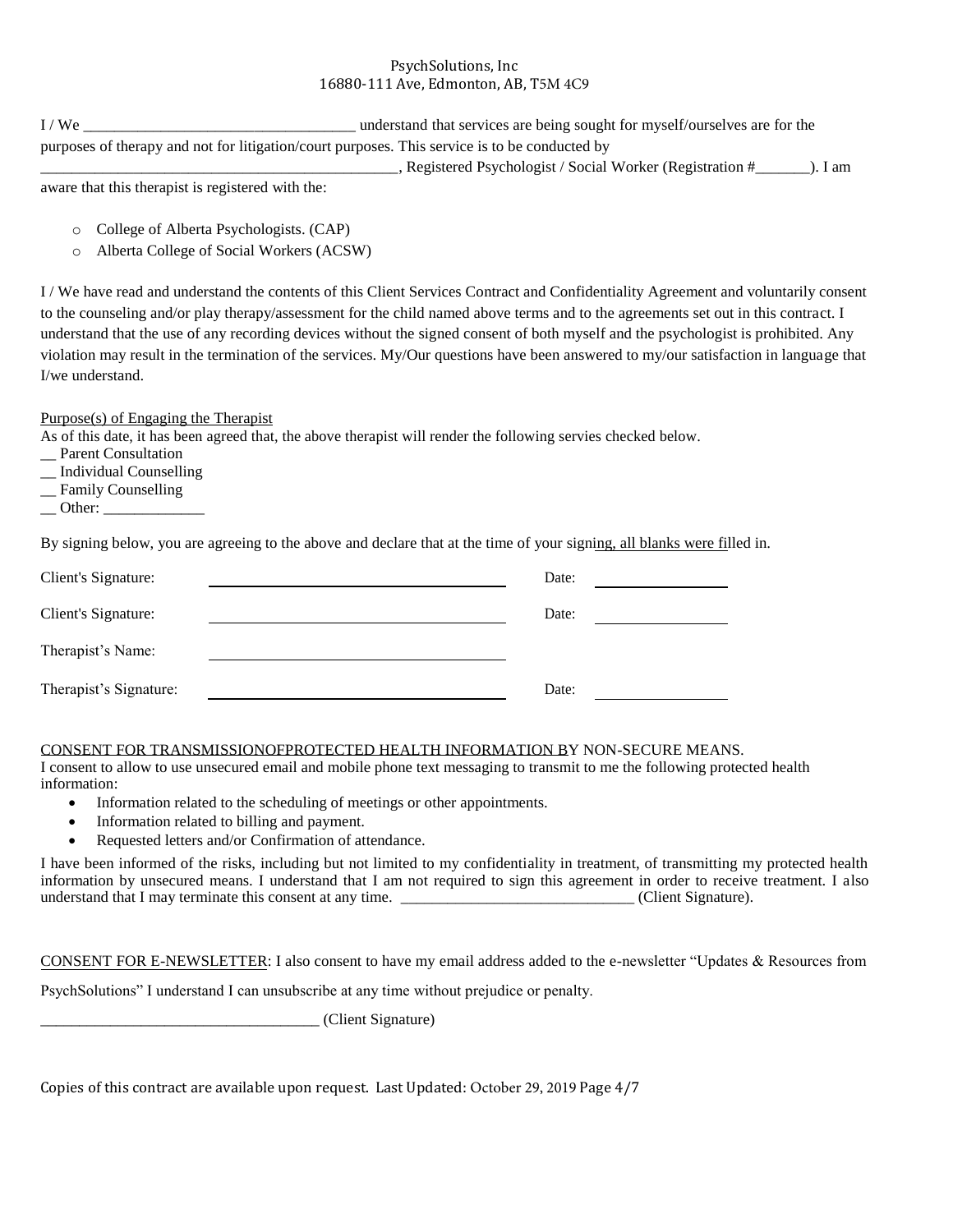### SOCIAL MEDIA POLICY

This document outlines my office policies related to use of Social Media. Please read it to understand how I conduct myself on the Internet as a mental health professional and how you can expect me to respond to various interactions that may occur between us on the Internet.

If you have any questions about anything within this document, I encourage you to bring them up when we meet. As new technology develops and the Internet changes, there may be times when I need to update this policy. If I do so, I will notify you in writing of any policy changes and make sure you have a copy of the updated policy.

# **FRIENDING**

I do not accept friend or contact requests from current or former clients on any social networking site (Facebook, LinkedIn, etc). I believe that adding clients as friends or contacts on these sites can compromise your confidentiality and our respective privacy. It may also blur the boundaries of our therapeutic relationship. If you have questions about this, please bring them up when we meet and we can talk more about it.

## **FOLLOWING**

PsychSolutions publishes a blog and posts psychology news on Twitter. We have no expectation that you as a client will want to follow our blog or Twitter stream. However, if you use an easily recognizable name on Twitter and our staff happen to notice that you've followed us there, we may briefly discuss it and its potential impact on our working relationship.

Our primary concern is your privacy. If you share this concern, there are more private ways to follow us on Twitter (such as using an RSS feed or a locked Twitter list), which would eliminate your having a public link to my content. You are welcome to use your own discretion in choosing whether to follow us.

Note that we will not follow you back. We only follow other health professionals on Twitter and we do not follow current or former clients on blogs or Twitter. Our reasoning is that we believe casual viewing of clients' online content outside of the therapy hour can create confusion in regard to whether it's being done as a part of your treatment or to satisfy my personal curiosity. In addition, viewing your online activities without your consent and without our explicit arrangement towards a specific purpose could potentially have a negative influence on our working relationship. If there are things from your online life that you wish to share with me, please bring them into our sessions where we can view and explore them together, during the therapy hour.

# **INTERACTING**

Please do not use messaging on Social Networking sites such as Twitter, Facebook, or LinkedIn to contact me. These sites are not secure and I may not read these messages in a timely fashion. Do not use Wall postings, [@replies,](mailto:@replies) or other means of engaging with me in public online if we have an already established client/therapist relationship. Engaging with me this way could compromise your confidentiality. It may also create the possibility that these exchanges become a part of your legal medical record and will need to be documented and archived in your chart.

If you need to contact me between sessions, the best way to do so is by phone or using the direct email address I have provided you. Direct email is second best for quick, administrative issues such as changing appointment times. See the email section below for more information regarding email interactions.Finally, unless previously agreed to and under specific circumstances, please do not SMS (mobile phone text messaging) me.

If you do, do not expect a reply from me. I cannot guarantee the confidentiality of these messages as many of these messages show up as a readable alert, even on a locked phone. If a previous agreement has been reached regarding the use of text messaging, I will only reply to such messages during my normal working hours and I am unlikely to respond in an immediate manner. This form of communication is NOT intended for crisis support.

Copies of this contract are available upon request. Last Updated: October 29, 2019 Page 5/7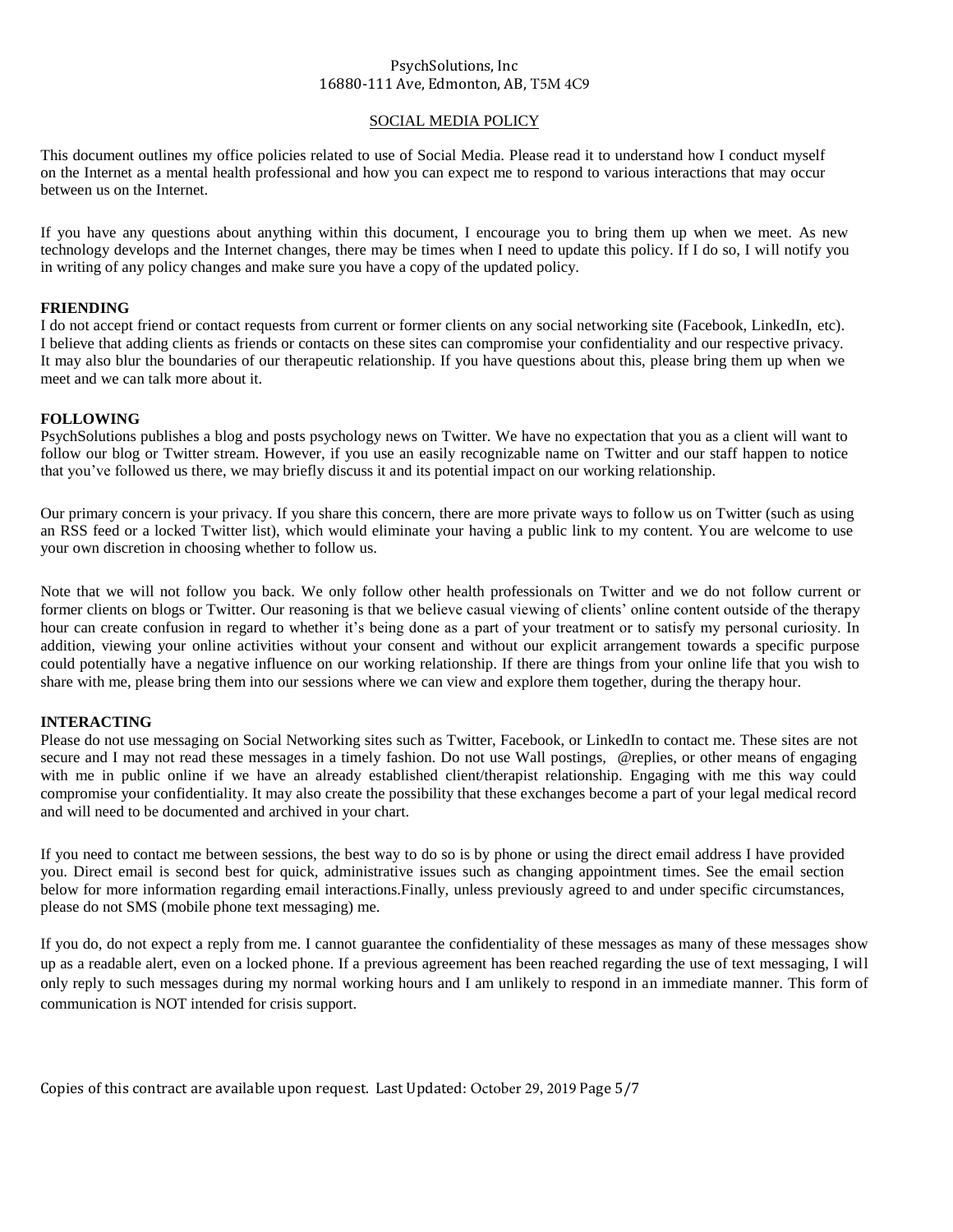### **USE OF SEARCH ENGINES**

It is NOT a regular part of my practice to search for clients on Google or Facebook or other search engines. Extremely rare exceptions *may* be made during times of crisis. If I have a reason to suspect that you are in danger and you have not been in touch with me via our usual means (coming to appointments, phone, or email) there *might* be an instance in which using a search engine (to find you, find someone close to you, or to check on your recent status updates) becomes necessary as part of ensuring your welfare. These are unusual situations and if I ever resort to such means, I will fully document it and discuss it with you when we next meet.

#### **GOOGLE READER**

I do not follow current or former clients on Google Reader and I do not use Google Reader to share articles. If there are things you want to share with me that you feel are relevant to your treatment whether they are news items or things you have created, I encourage you to bring these items of interest into our sessions.

#### **BUSINESS REVIEW SITES**

You may find my psychology practice on sites such as Yelp, Healthgrades, Yahoo Local, Bing, or other places which list businesses. Some of these sites include forums in which users rate their providers and add reviews. Many of these sites comb search engines for business listings and automatically add listings regardless of whether the business has added itself to the site. If you should find my listing on any of these sites, please know that my listing is NOT a request for a testimonial, rating, or endorsement from you as my client.

It is unethical for psychologists to solicit testimonials from current therapy clients/patients or other persons who because of their particular circumstances are vulnerable to undue influence.

Of course, you have a right to express yourself on any site you wish. But due to confidentiality, I cannot respond to any review on any of these sites whether it is positive or negative. I urge you to take your own privacy as seriously as I take my commitment of confidentiality to you. You should also be aware that if you are using these sites to communicate indirectly with me about your feelings about our work, there is a good possibility that I may never see it.

If we are working together, I hope that you will bring your feelings and reactions to our work directly into the therapy process. This can be an important part of therapy, even if you decide we are not a good fit. None of this is meant to keep you from sharing that you are in therapy with me wherever and with whomever you like. Confidentiality means that I cannot tell people that you are my client and my Ethics Code prohibits me from requesting testimonials. But you are more than welcome to tell anyone you wish that I'm your therapist or how you feel about the treatment I provided to you, in any forum of your choosing.

If you do choose to write something on a business review site, I hope you will keep in mind that you may be sharing personally revealing information in a public forum. I urge you to create a pseudonym that is not linked to your regular email address or friend networks for your own privacy and protection.

If you feel I have done something harmful or unethical and you do not feel comfortable discussing it with me, you can always contact the College of Alberta Psychologists, which oversees licensing, and they will review the services I have provided.

### **College of Alberta Psychologists** 2100 SunLife Place 10123 - 99 Street, Edmonton, AB, T5J 3H1

(780) 424-5070 or 1-800-659-0857

Copies of this contract are available upon request. Last Updated: October 29, 2019 Page 6/7